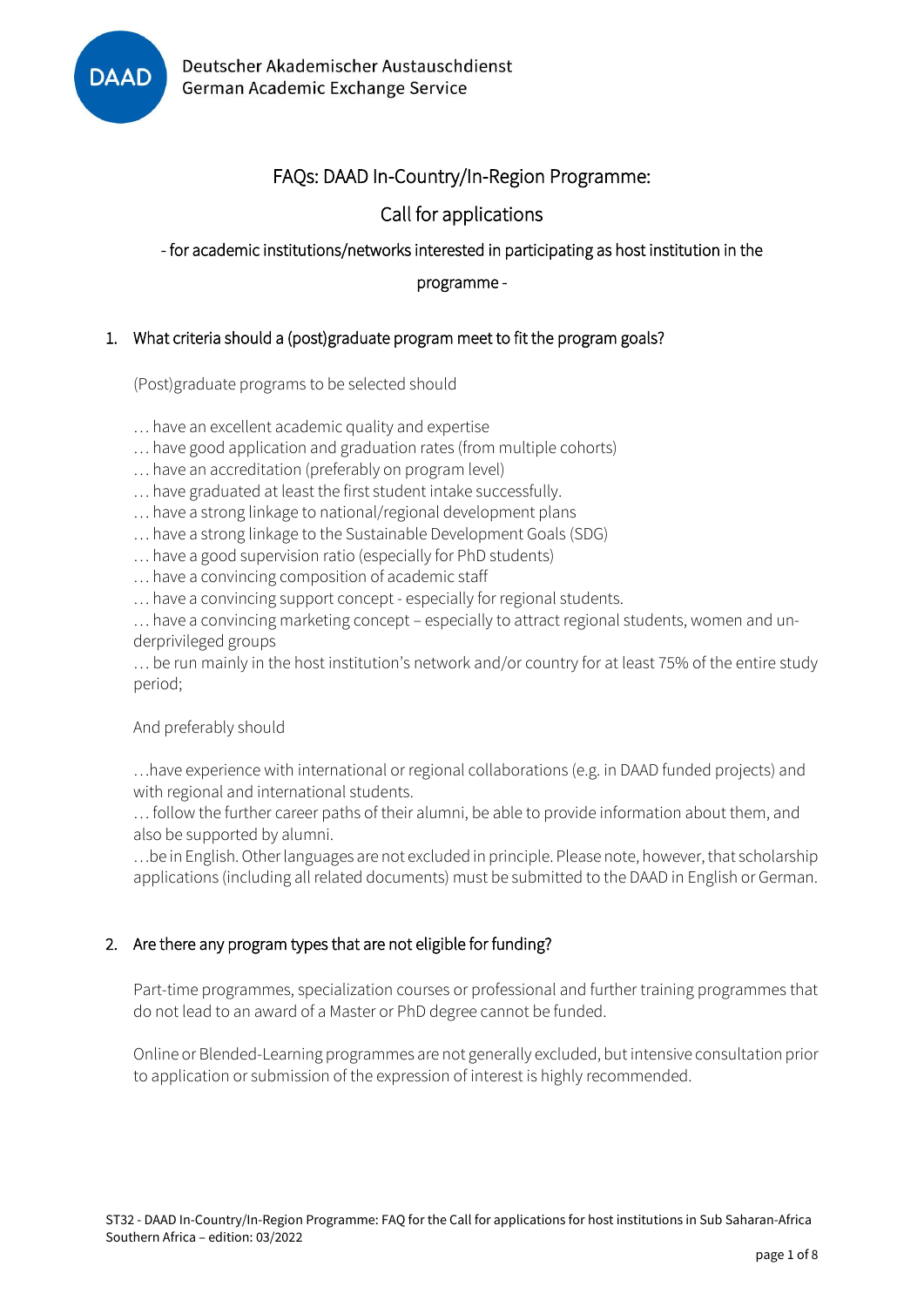### 3. What if no accreditation system is established in one of the eligible countries?

The applying institution and its (post)graduate programmes should correspond to the higher education accreditation standards of the respective country (or – in case no accreditation system is established – meet the national/regional quality standards and requirements set by HE Commissions or National Qualification Frameworks etc.) and have graduated at least the first student intake successfully.

### 4. From which countries are applications eligible?

Eligible countries in Southern Africa: *Angola*, *Botswana*, *Comoros*, *Eswatini, Lesotho*, Madagascar, Malawi, Mauritius, Mozambique, Namibia, *Seychellean*, South Africa, *Zambia*, Zimbabwe.

The transfer of scholarship payments to some countries is highly challenging. Universities from these countries are not generally excluded from applying.

However, the DAAD cannot guarantee that scholarship payments will be possible (for the entire scholarship period). If students in these countries will be selected for funding, this risk will be communicated to them prior to the start of the scholarship. In addition, the security situation must also be taken into account when making funding decisions.

# 5. However, the DAAD cannot guarantee that scholarship payments will be possible (for the entire scholarship period). If students in these countries will be selected for funding, this risk will be communicated to them prior to the start of the scholarship. In addition, the security situation must also be taken into account when making funding decisions. Why can South African institutions only apply for In-Region scholarships?

In-Country scholarships for South African nationals are allotted within th[e DAAD-NRF Joint Post](https://www.daad.de/deutschland/stipendium/datenbank/en/21148-scholarship-database/?daad=&detail=10000279&intention=&origin=&page=1&q=nrf&status=&subjectGrps=)[graduate Scholarship Programme,](https://www.daad.de/deutschland/stipendium/datenbank/en/21148-scholarship-database/?daad=&detail=10000279&intention=&origin=&page=1&q=nrf&status=&subjectGrps=) which is also part of the DAAD In-Country/In-Region programme. Hence, no additional quota of scholarships for South African scholarship holders studying in their home country can be allotted through this programme tender.

Further information regarding the DAAD-NRF Joint Postgraduate Scholarship Programme:

The cooperation has started in 2010 and aims at providing scholarships for the best students from South Africa as well as promoting academic work in the region. In cooperation with the NRF, DAAD was able to establish a scholarship programme that contributes to the growing demand for higher education and training in South Africa.

#### 6. Is there a maximum number of scholarships we can apply for?

After being successfully admitted to the programme, the host institution receives a quota of scholarships each intake (subject to availability of sufficient budgetary resources). The quota depends on the number of placements offered by the respective institution, the overall number of applicants, and available financial resources. This means that as a partner institution you are not applying for a specific number, but you should note in the application how many scholarship holders can be supervised in the corresponding programme. The actual number of scholarships assigned will then depend on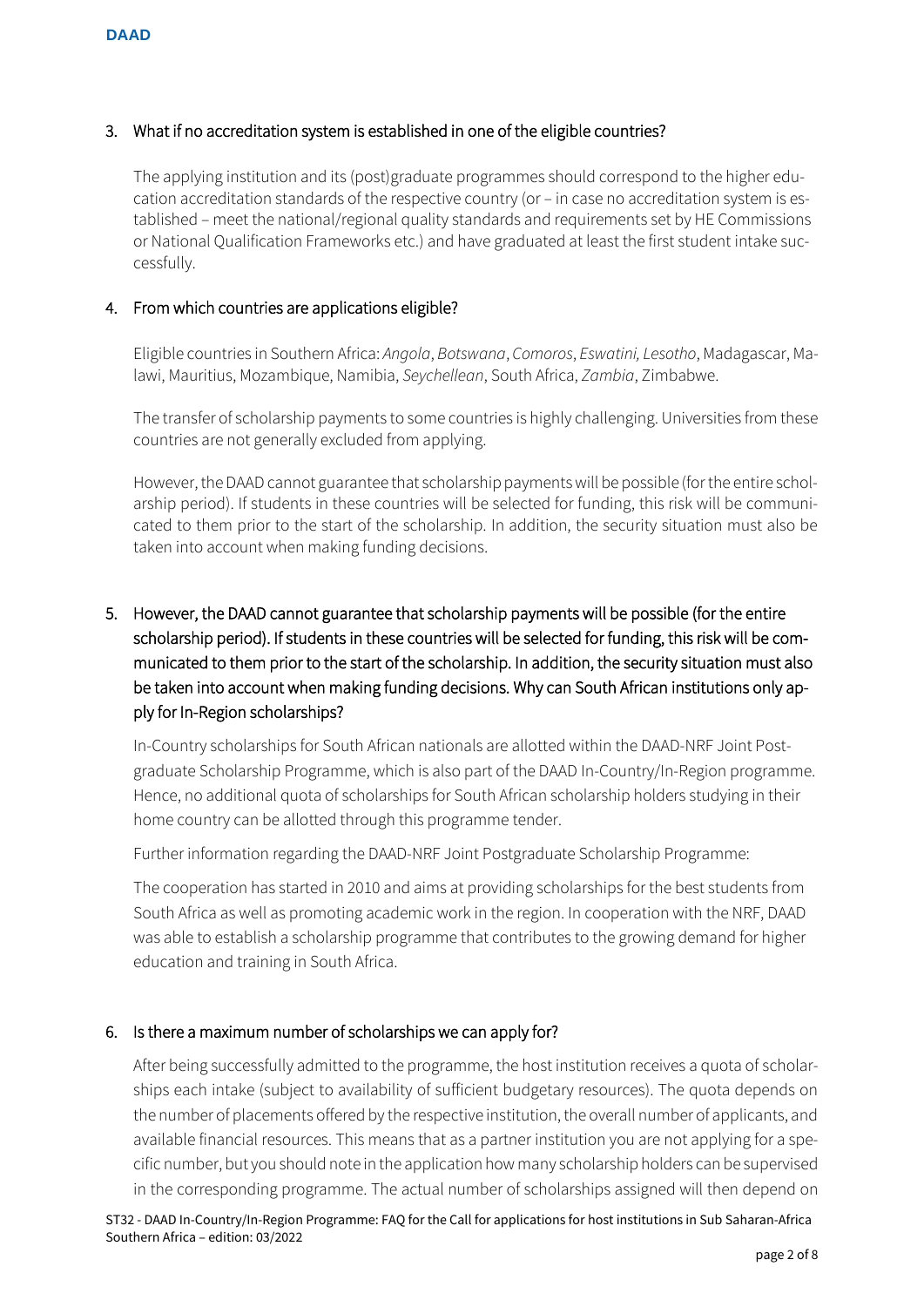several factors (see above). In the past, institutions were attributed approx. 3 to 15 DAAD scholarships per intake. Please bear in mind that programmes should attract their own applicants; the DAAD cannot grant a full intake.

## 7. How many scholarships will be distributed among successful institutions in total?

The actual number will depend on the number of places offered by institutions, the number of applicants and available funds. In 2021, the total number of DAAD scholarships in the In-Country/In-Region Scholarship Programme offered to institutions all over Sub-Saharan Africa was approximately 300 new scholarships.

## 8. What are the DAAD rates for individual scholarships, and what does a scholarship consist of?

The value of the monthly stipends (covering the cost of living including accommodation) depends on the respective DAAD country rates for national / international Master students and national / international doctoral students.

The monthly scholarship rates are based on the rates of national scholarship providers in the host countries and are additionally coordinated with the local German embassies. The monthly rates for all countries are currently being reviewed and further developed. The amount of the rates valid until the adjustment can be found in the currently published Call for Scholarship Applications in the DAAD [scholarship database.](https://www2.daad.de/deutschland/stipendium/datenbank/en/21148-scholarship-database/?detail=10000486)

In addition to the monthly stipend, funding is available for:

- study and research allowance (annually): MA 460 EUR, PhD 920 EUR
- printing allowance (once at the end): MA 400 EUR, PhD 800 EUR
- travel allowance only for In-Regions: amount depends on the distance
- health insurance only for In-Regions
- regular university/network fees
- *optional*: research stays in Germany for up to 6 months (upon application)
- *optional*: participation in summer schools in Germany (upon application)
- *optional:* skill trainings (upon application)

The different kinds of financial support within the In-Country/In-Region programme that are listed above reflect the options available as of 2022. They are subject to alterations that might possibly be made.

## 9. Does the DAAD cover all fees that are noted in the official fee structure of a university/network?

In some cases, not all fees and costs that are mentioned in the official fee structure of the host institution can be covered by DAAD in full, e.g. if the agreement with the funding organization prevents DAAD from funding certain items in the fee structure or if items that are included in the fees are supposed to be covered through the individual scholarship benefits. For instance, as an example, the DAAD generally does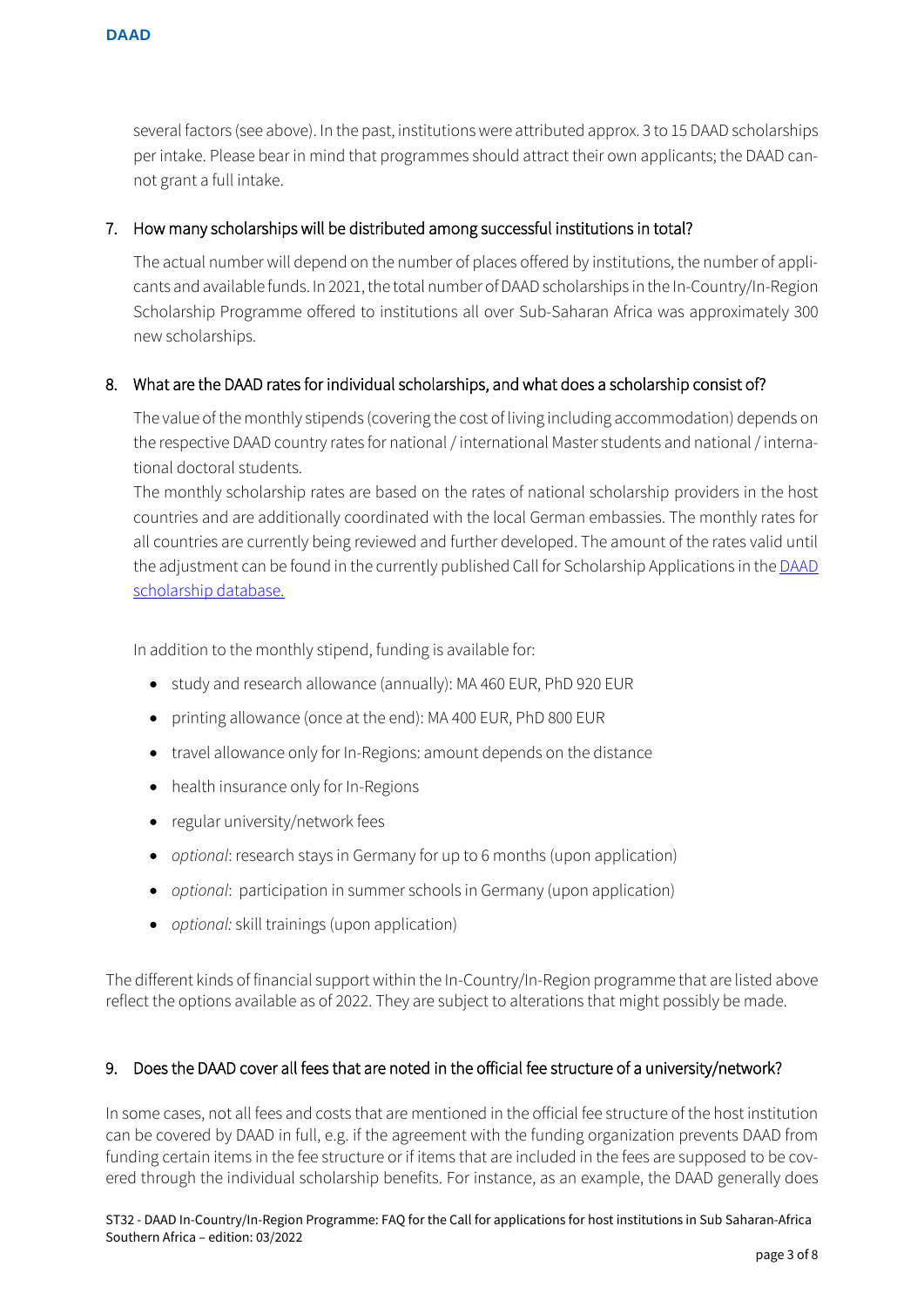not cover the following fee items: application fee, settling-In fee, amenity fee, caution money, activity fee, laundry fee, social life fee etc. Fee items such as supervision fee, research or lab fee must be examined as individual cases. It depends on how these expenses relate to the purpose of the tuition fees or whether they are to be paid by the scholarship holders through the study and research allowance.

The applying institution must provide the official fee structure of the requested university/institute/network fees (with university seal) and needs to verify that these fees are the regular ones being demanded from all students. It will not be possible to ask for extra fees from DAAD scholars which will not be charged from regular students. Additional explanation how the fees are used and distributed need to be handed in.

# 10. Are there other funding opportunities for partner institutions beyond the individual scholarship benefits mentioned above?

Participating host institutions are usually offered the following services during the affiliation period:

- a) Seminars and workshops for coordinators (on marketing or/and monitoring);
- b) Online training for PhD supervisors and
- c) Networking events.

### 11. For how long are the scholarships awarded?

Scholarships are initially granted for one year and can be extended to a maximum of the regular period of study upon receipt of an application for extension (to be handed in by the scholarship holder). Scholars must demonstrate satisfactory progress before an extension is granted.

The regular period of study taken as a basis depends on the binding information provided by the host institution as part of the institutional application process. This information must be confirmed by official documents of the university (e.g. academic calendar and the official study plan).

It must be clear from the documents whether, for example in the case of a PhD programs, the proposal must already be available when the student applies for the study programme (in this case a detailed and comprehensive proposal is necessary for the assessment. Concept notes will not be accepted) or whether this must be prepared in the first year of study at the Institution (in this case, as the host university only requires a concept note at the time of the application, please note that detailed and comprehensive documents are necessary for the assessment).

Please note that if the proposal is prepared in the first year of study, it will be counted to the regular study period.

#### 12. Can applications be submitted for coursework-based and research-based programmes?

13. Yes, this is possible. It must be clearly described in your application and documents what kind of study program it is and what the study process of the program is.We are an institution/network with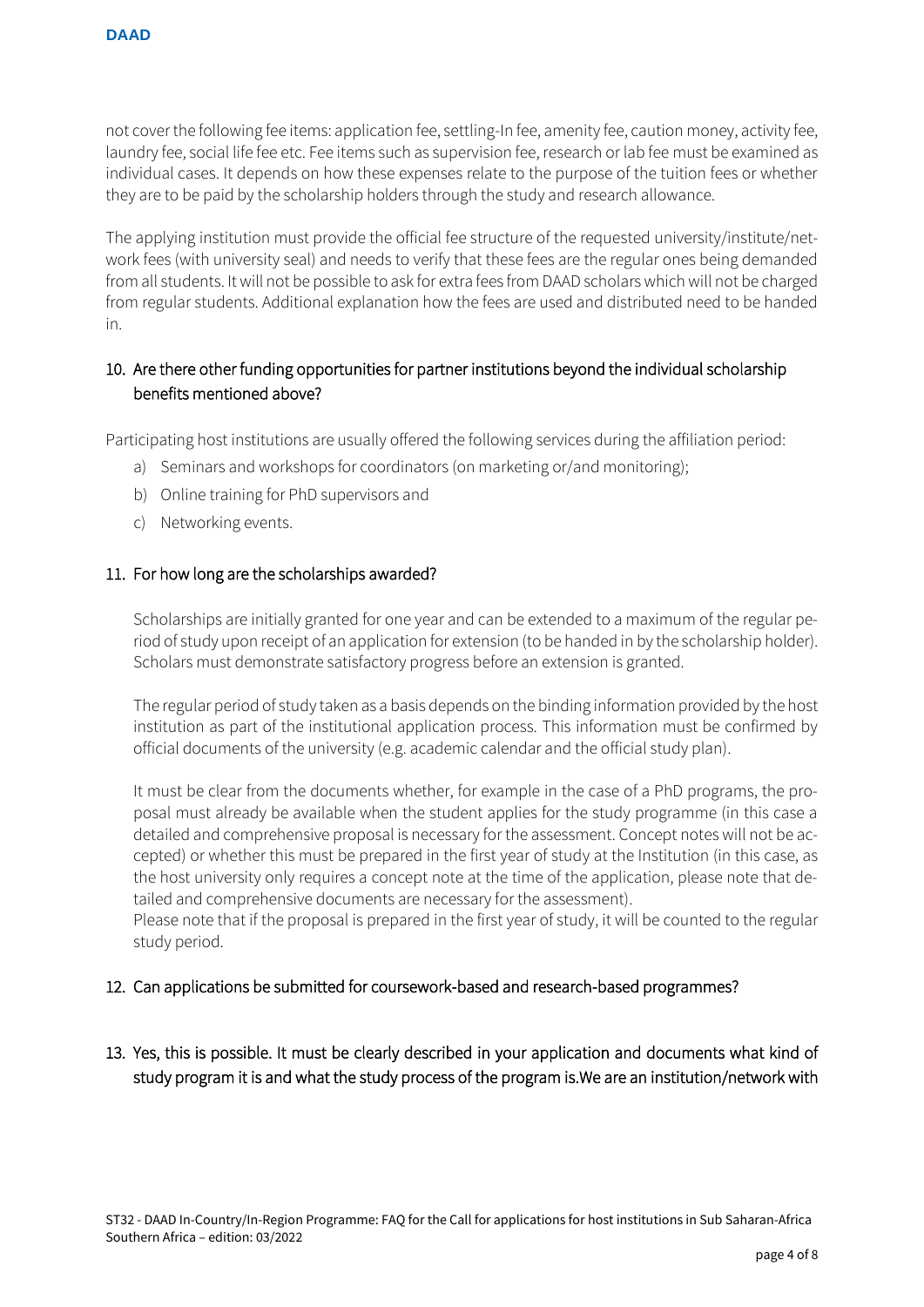# several postgraduate programmes/schools/departments/ faculties with the capacity to host DAAD scholars. Can we apply for scholarships for all these entities?

Your institution may apply for scholarships for several postgraduate programmes / entities to host DAAD scholars. However, you should ensure that you only include those programmes / entities into your application which fully meet the DAAD selection criteria.

The offered Master and PhD programmes need to focus on subject areas with strong relevance to national and/or regional development plans with a clear and strong linkage between the Sustainable Development Goals (SDGs) and the content/focus of the programme and/or the future employment fields of the graduates (including the applied social sciences, environmental and other special areas of law but excluding the fine arts). The humanities might be considered in exceptional cases only if the aforementioned conditions are met. DAAD aims to promote a diverse and broad range of studies through the scholarship programme from different providers in as many countries as possible.

Please note that no more than four (post)graduate degree tracks per department can be mentioned in the application form. If different departments of the same institution would like to apply, they should submit separate applications. No more than three applications per institution should be submitted. If more than three departments of an institution wish to apply, an internal university decision must take place beforehand.

# 14. Can / Should we (re-)apply if our institution previously participated as host institution in the In-Country/In-Region Scholarships Programme?

Yes, institutions which previously participated in this programme are encouraged to apply for renewed admission. In line with DAAD's quality assurance standards, applications of institutions who have previously been funded will be reviewed along the same criteria as other applications by an independent selection committee. Additionally, the selection committee might also evaluate the performance in the past affiliate period in terms of number of applicants, number of graduates, submission of monitoring reports etc.

# 15. Can we apply if our institution already receives / received other DAAD funding?

Yes, institutions which already receive/d other DAAD funding may also apply for participation as a host institution within this programme. However, expenses due to duplicate funding (multiple funding of the same purpose / multiple funding of the same scholarship holder) are not eligible.

## 16. How can we apply as a network with network members in different countries?

Within this Call for Applications, you may apply for scholarships eligible for applicants from all over Sub-Saharan Africa wishing to study at one of your member institutions. Networks are asked to provide detailed information on all member institutions where scholarship holders will be registered, admitted and awarded the degree. Applying networks need to define and provide detailed information on all member institutions where scholarship holders will be registered, admitted and awarded the degree.

Programmes should be run mainly in the host institution's network and/or country for at least 75% of the entire study period. In the case of a network application, all potential host locations for scholarship holder must be included in the application. Member institutions that are not named in the application cannot be selected as the scholarship holders' target university.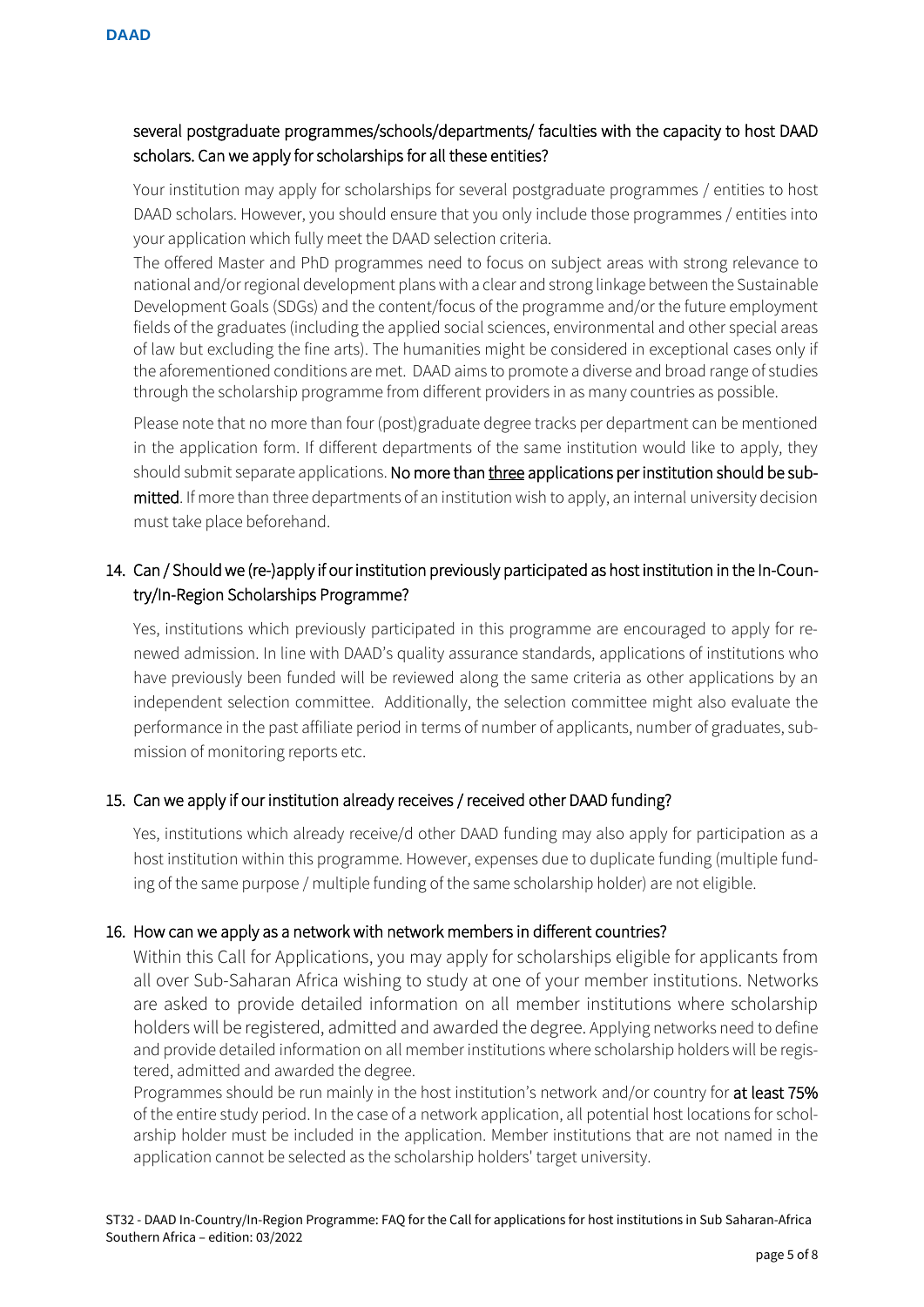### 17. How will the financial administration of the scholarships work?

The participation as host institution in the programme will generally take the form of an affiliate agreement between the DAAD and the host institution. The affiliate agreement lists the binding specifications and mandatory procedures regarding, among others, the monitoring of the programme, the execution of the pre-selection of the scholarship holders and the financial administration. The scholarship funding in EUR (monthly stipend covering the cost of living including accommodation, a study and research allowance, a travel allowance (only for In-Region scholarship holders), health insurance (only for In-Region scholarship holders)) is generally paid directly to the scholarship holder. The regular university/institute/network fees are paid directly to the host institution on basis of the above-mentioned affiliate agreement.

### 18. After admission, do we have to reapply for participation each year?

Upon admission, DAAD will offer your institution scholarships for intakes for the upcoming 3 years (2024-2026).

### 19. What are the requirements for individual scholarship candidates?

Detailed application requirements for individual scholarship candidates will be defined in the Call for Scholarship Applications provided by DAAD. As for general requirements:

#### Applicants

• have successfully completed generally a three-year university degree (Master candidates) or a twoyear university degree (doctoral candidates) with above average results (at least: Second Class/Upper Division or equivalent, if applicable)

- clearly show motivation and strong commitment
- have thorough knowledge of the language of instruction
- have generally completed their last university degree not more than 6 years ago at the time of application
- must be nationals or permanent resident of a Sub-Saharan African country
- should generally be a) staff member of a public university, b) candidate considered for teaching or research staff recruitment, c) from the public sector and/or d) Alumni of the DAFI-programme.

Female applicants and candidates from less privileged regions or groups are especially encouraged to participate in the programme.

#### 20. Do scholarship candidates have to be staff members at a higher education institution?

DAAD does not expect Master candidates to be staff members at a higher education institution. However, doctoral candidates should be staff members or at least be considered for future teaching/research staff recruitment at your institution or, if applicable, their home institution.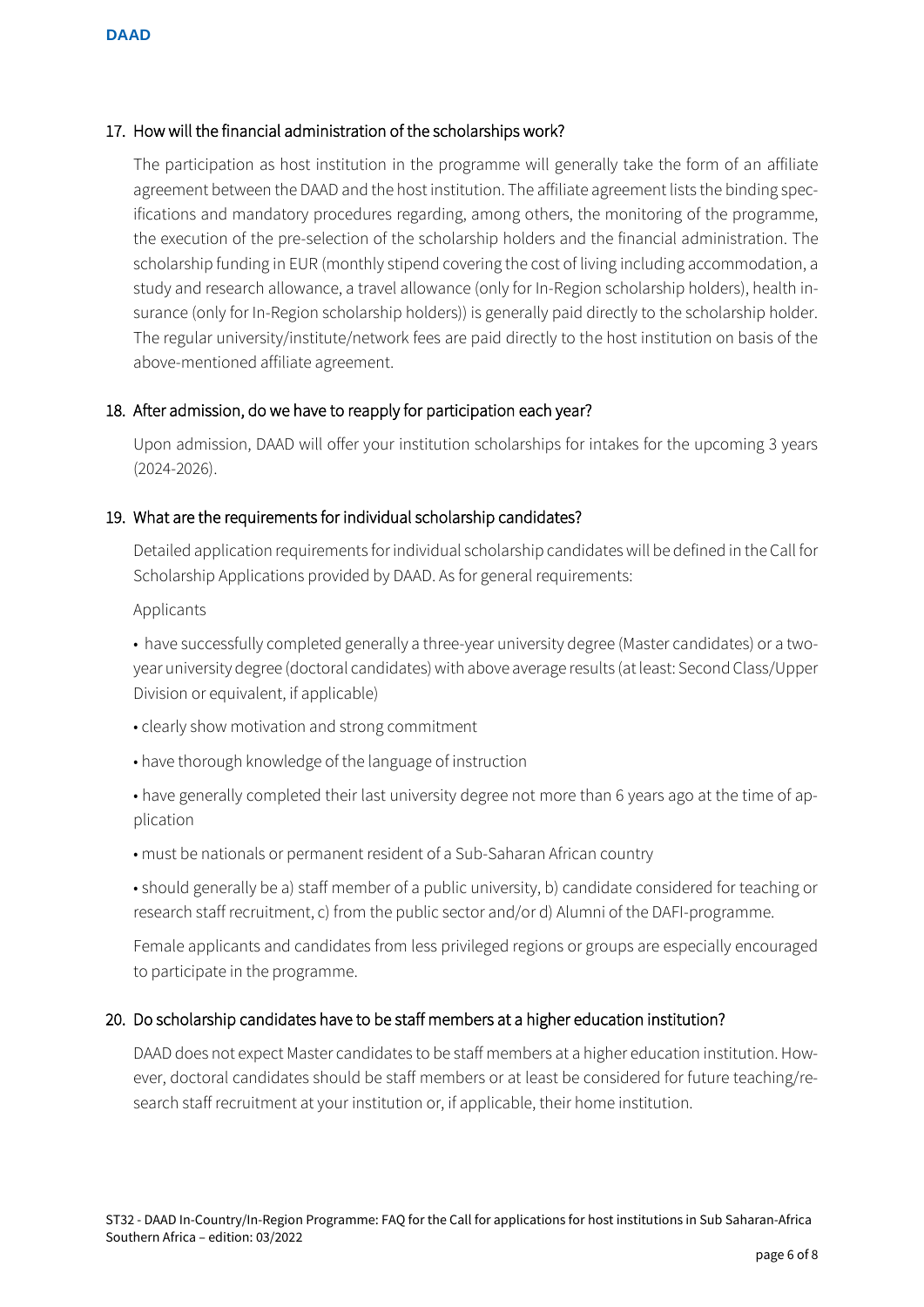### 21. How will individual scholarship candidates be selected?

The selection of scholarship holders will follow a two-step procedure. Applicants must apply for the scholarship via the DAAD portal. Parallel to this process, applicants must at the same time apply for admission at the respective Institution/University/Network using the contacts and the method that is prescribed by the institution/University/Network. The final selection will take place after the preselection of the DAAD and thereafter host institutions: DAAD will conduct a formal examination of the applications received via the DAAD portal according to DAAD criteria. Only the list of applicants who meet the DAAD application requirements will be availed to the Institution/University/ for the next step. The host institution will screen, pre-select and short-list applicants. A complete list of all the applicants and a pre-selection report and lists showing the participants of the pre-selection and explaining the criteria employed, must be submitted to the DAAD. The templates provided by DAAD for documentation of the pre-selection process are mandatory. The pre-selected applicants are then evaluated by an independent reviewer. The final selection of scholarship holders will be carried out by an independentselection committee.

# 22. Does the DAAD follow an equal opportunity and inclusive selection approach of scholarship holders?

Female applicants and candidates from less privileged regions or groups are especially encouraged to participate in the scholarship programme. Partner institutions are expected to explicitly include and consider this target group in marketing efforts and the pre-selection process. They should demonstrate a transparent selection process and implement measures to enhance participation of women, people with disabilities, and candidates from underprivileged social or regional backgrounds (e.g. refugees / internally displaced persons / returnees; persons from ethnic and religious minorities; persons from a socially and/or economically disadvantaged background, persons with chronic illness or disabilities, persons from rural areas and/or Least Developed countries etc.).

This data is requested by the DAAD as part of the application process in the form of a free space. Here, applicants can decide for themselves which information they would like to provide and which not. In addition, the required motivation letter offers the opportunity to point out any life circumstances and disadvantages.

#### 23. How many individual scholarship candidates should we nominate on the shortlist?

The number of candidates to be shortlisted will depend on the quota of scholarships for your institution. You are requested to shortlist thrice as many candidates as scholarships are available (i.e., if your institution receives a quota of 10 scholarships, you should shortlist 30 candidates). It is highly important that only those candidates are pre-selected who also meet the admission criteria of the partner institution.

# 24. Can we shortlist individual scholarship candidates who do not wish to study at our institution, but at another host institution?

No, you should only shortlist candidates who wish to study at your institution. In case a candidate wishes to study at another host institution, he / she should directly apply through that institution (provided that the other institution is also part of the DAAD In-Country/In-Region Programme).